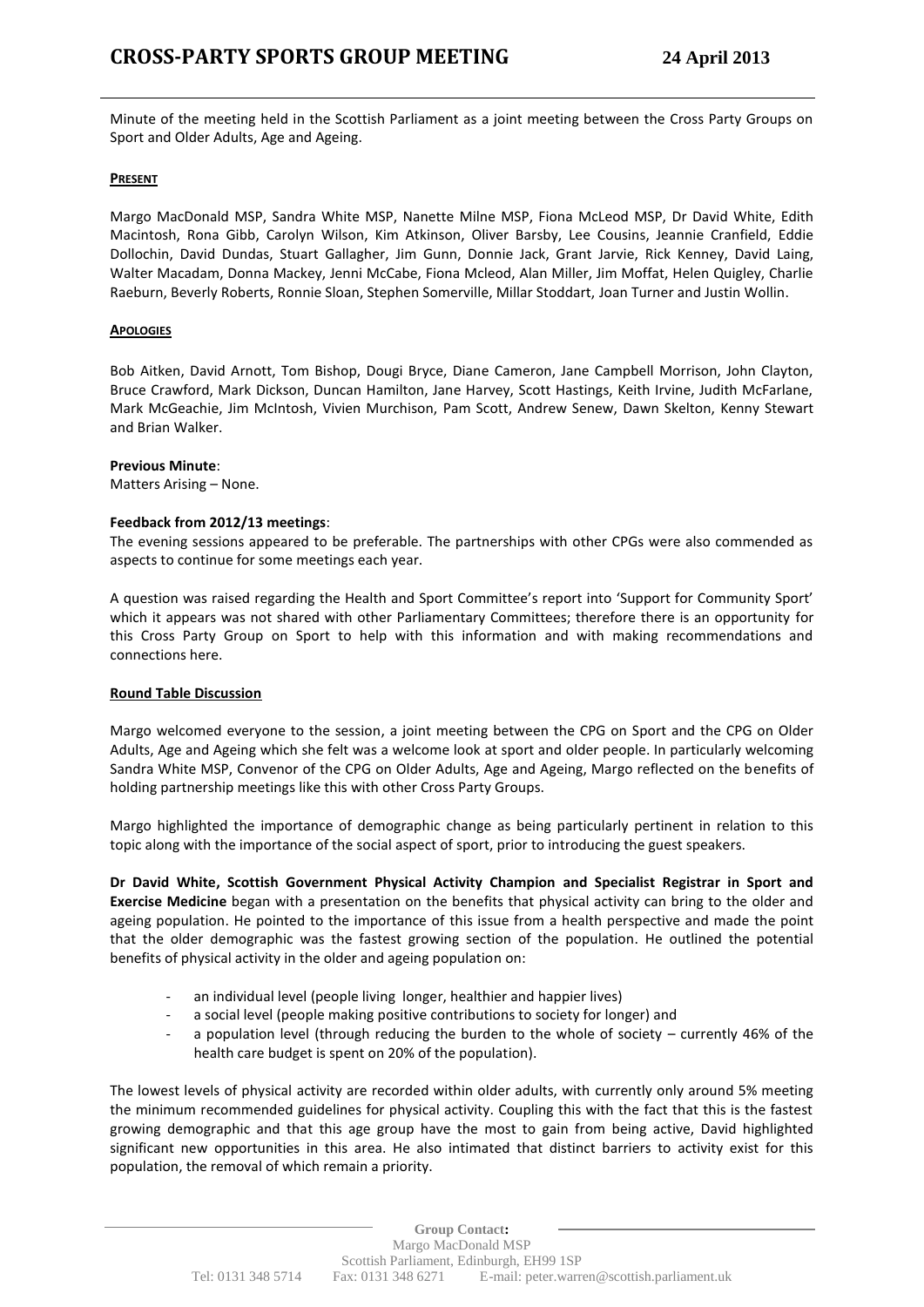The discussion moved to the drivers to increased physical activity including the new physical activity indicator within the National Performance Framework, the potential impact on this within Single Outcome Agreements with local authorities, the Scottish Government's new National Walking Strategy and the new GP contracts within primary care.

David referred to the Toronto Charter for Physical Activity: A Global Call for Action and highlighted five key focal areas:

- environment
- active recreation
- education settings
- NHS and care settings
- workplace settings.

David raised awareness of the three strands of the NHS Plan, which will require leadership within the medical profession to recognise, prioritise and challenge current practice:

- 1) Embed physical activity as normal within the NHS
	- 'National Physical Activity Pathway'
- 2) Improve education of physical activity for health within undergraduate and postgraduate curricula, and in CPD workforce development across the *entire* healthcare workforce
- 3) Support a Health Promoting Health Service by facilitating physical activity for both staff and patients.

David was clear that immediate and tangible benefits and medicine cost savings are available through, for example: enhanced sleeping and mood and reductions in joint pain, which may be better motivations than the longer term, although significant benefits, associated with reductions in the risk of heart disease, cancer etc. David also highlighted a number of the risk reductions associated with people being physically active:

| <b>Chronic condition</b> | <b>Risk reduction</b> |
|--------------------------|-----------------------|
| All cause mortality      | 30% risk reduction    |
| CVD, stroke              | 20-35% reduction      |
| <b>Diabetes</b>          | 30-40% reduction      |
| Hip fractures            | 36-68% reduction      |
| Colon cancer             | 30% reduction         |
| Breast cancer            | 20% reduction         |
| Loss of function         | 30% reduction         |
| Depression/dementia      | 20-30% reduction      |

One of the main challenges remains the fact that 80% of patients do not undertake physical activity referrals from GPs. David made reference to a project in England, co-funded by the British Heart Foundation and Sport England, whereby lamp posts were marked out one mile apart with digital markers which linked to a programme to get people walking. Participants would check-in to the lamp posts as they passed and the system would advise as to whether they were walking at the recommended minimum speed of 3mph or not. Such a model could also potentially operate in Scotland.

Ultimately, minimum guidelines for over 65s specifically were needed and an on-going consultation with the older and ageing population required.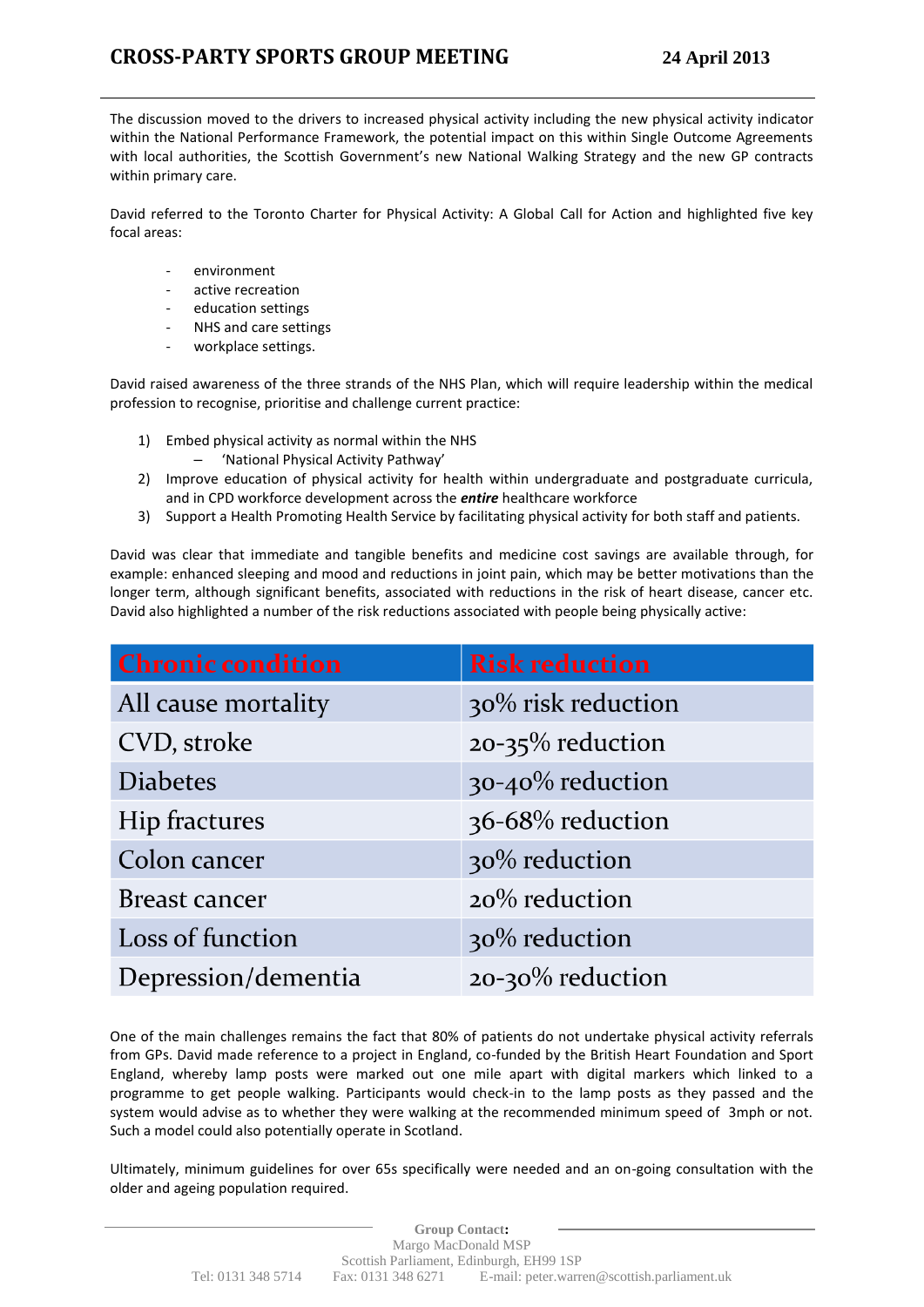**Edith Macintosh, Rehabilitation Consultant with the Care Inspectorate**, followed Dr David White's presentation by discussing initially the role of Care Inspectorate and her work in promoting physical activity through supporting the care sector in Scotland. This is one aspect of her work through her improvement post, a key element of which is the Go for Gold Challenge.

She discussed in particular the Go for Gold Challenge (including unveiling the new logo), championed by the Inspectorate, a campaign that exists to promote and celebrate physical activity in the care sector and aims to increase participation in physical activity in older adults. Edith pointed to the surprising competitive nature, passion and enthusiasm of older adults to get involved, which is often underestimated, and that the Go for Gold Challenge is seeking to build capacity amongst staff to promote physical activity to the older and ageing population they work with and involve them (staff and residents) in the legacy of 2012 and 2014. A Strategic Reference Group has now been established to further support the programme.

The key to development in this area is challenging the culture and thinking within physical activity about older adults and learning how to encourage individuals to be more active day to day; pointing out examples such as Lanarkshire's Dance with Me Challenge which was being taught by a local GP. Edith stated that the importance lay in ensuring all individuals are able to participate, including those with a range of health care and disability issues; "living life to the full" is the priority. In addition to a range of interventions, the vital aspect is encouraging all individuals to be more active every day.

She pointed to the developing resource for the care sector in this area that is funded by the Scottish Government and Care Inspectorate and is aiming to launch in 2014. July 2013 is the focus for the Going for Gold Challenge for this year, with a focus on intergenerational practice and community engagement.

**Carolyn Wilson, Falls Service Manager, Perth and Kinross Community Health Partnership,** discussed the establishment of the Care Home Activity Network (CHAN) after a positive consultation response of 96% that agreed to establish the network. CHAN meets quarterly with 25 regular members, involving 30 care homes; numbers which are continuously increasing. The aim is to provide and improve meaningful activity within care homes, particularly the availability of physical activity 24 hours a day, 7 days a week.

Carolyn discussed the Go for Gold Challenge Care Home Olympics competition, which involved 90 residents from 25 care homes who were all training in preparation for the event, therefore providing on-going activity for residents. Carolyn pointed to a specific example of integration and intergenerational support from St. John's Academy and Perth Grammar schools. Competitions were adapted to ensure all participants could get involved.

Moving forward towards the 2013 Challenge, the aspiration is to have 120 residents involved, with activities such as tea dances added to the programme. CHAN are also seeking closer working with care homes regarding regular and on-going physical activity, which they hope to be extended to sheltered housing and care at home clients.

**Rona Gibb, Development Manager at Paths for All,** introduced Paths for All as the Scottish charity promoting walking for health and helping people develop their own local paths. Rona gave a presentation on the new 'Walk Your Way to Better Strength and Balance' course/resources developed to give older adults the ability to walk every day, partake in strength and balance activities at least twice a week and to spend less time being sedentary. The key rationale behind the course is the statistics that see only 21% of men and 20% of women aged 65-74 meeting their physical activity recommendations.

Rona discussed further the importance of instilling confidence in the older and ageing population who are often fearful of physical activity in case of a fall and the need to ensure they can grow this confidence in taking part in regular activity.

Rona confirmed that in excess of 6,000 volunteer walk leaders have been trained to date. Rona highlighted two key user groups within the walking groups: those people who wish to be more active (predominantly women over 45 and men and women over 60) and a functional fitness aspect to keeping people more active and therefore independent. Rona also highlighted the view of the Chief Medical Officer as to the importance of focussing on developing strength and balance as well as being active. This led to the launch of the 'Walk Your Way to Better Strength and Balance" resources a month ago.